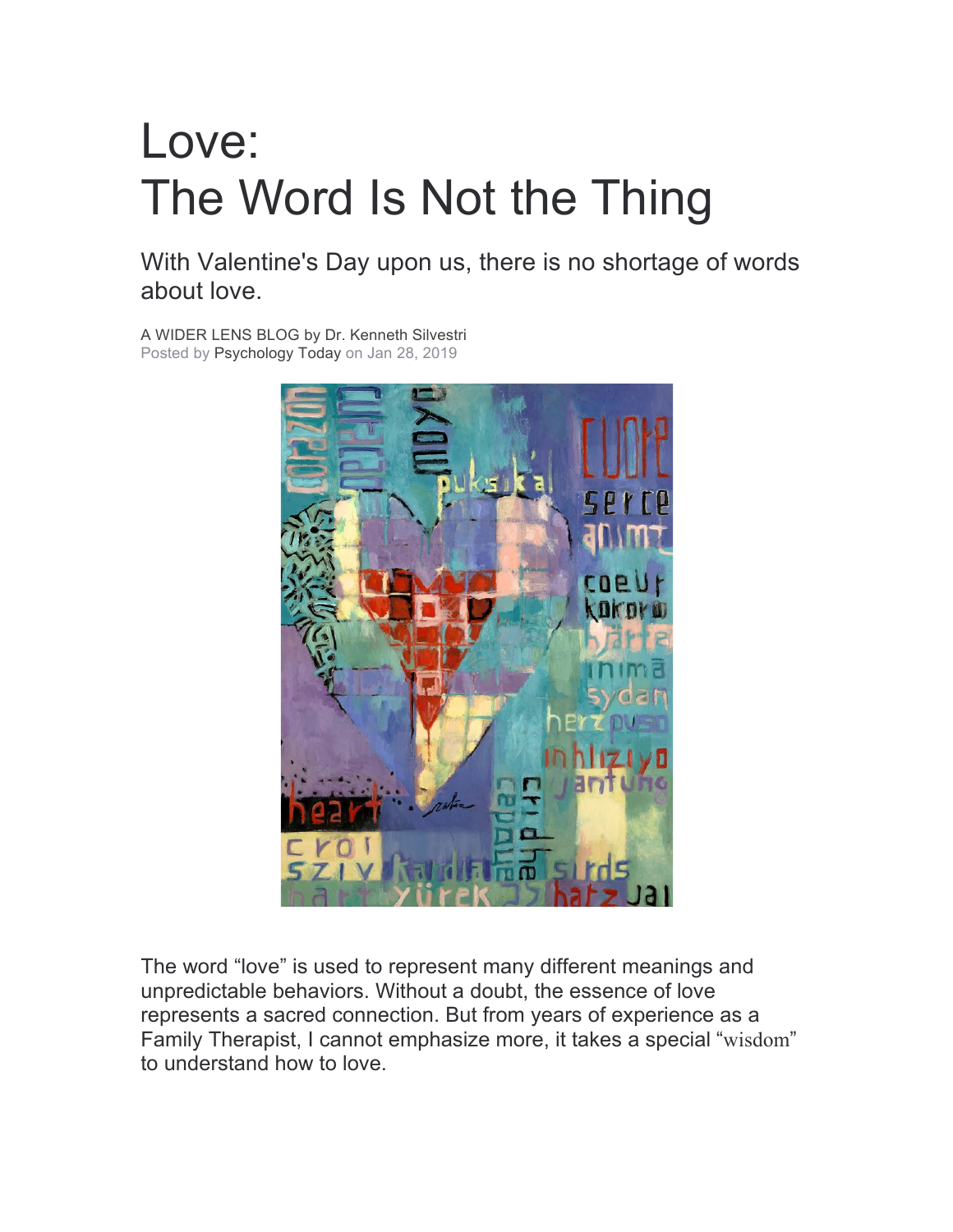When we accept that connection or inter-dependency in a significant relationship it is important to be prepared for its many contexts so we can learn to navigate the map of love. It is an exciting adventure to explore the multitude of possibilities it offers us. However, each year when the hype and commercialism of Valentines' Day ends, love can easily take an unacceptable back seat.

The Journey of love

Love is much more than an individual journey. In fact, if we are to love and celebrate its complexity and symbols, we need to understand what it means to be in love. When I work with couples (which I call, "it takes three to know two" in therapy), I initially stress that each articulate how they are committed to the other. This is very revealing. Not only does it help couples understand their connection, but it also opens the door to maintaining and strengthening their relationship.

The next step in exploring the complexity of love is to look at the equity in a relationship. This entails areas of power and gender sensitivity. For example, year after year women in many heterosexual unions do the clear majority of the "Second Shift," the fluid day to day chores and responsibilities to maintain a household. More importantly, in any gender variation that makes up a significant relationship, there needs to be a balance in decision making, parenting, finances, etc. This requires paying attention to the roles that race, class, ethnicity, culture and diversity may play, especially how these factors inform the present and consequent situations of a relationship.

The communication of love

The final step in maintaining a healthy relationship is the art of communication. This is exemplified by what I call the "99 plus ways to create intimacy," which enhance closeness. This includes agreeing to have a "win-win" volley, whenever communicating. I use the image of a ping pong game to illustrate playing together, as though you were committed to keeping the ball on the table, neither spiking the ball.

Expressing, checking and caring for each other, especially in a multitude of ways (i.e. best friends, taking walks, sharing insights, etc.) is true collaboration. At the same time, avoid competitive, negative or